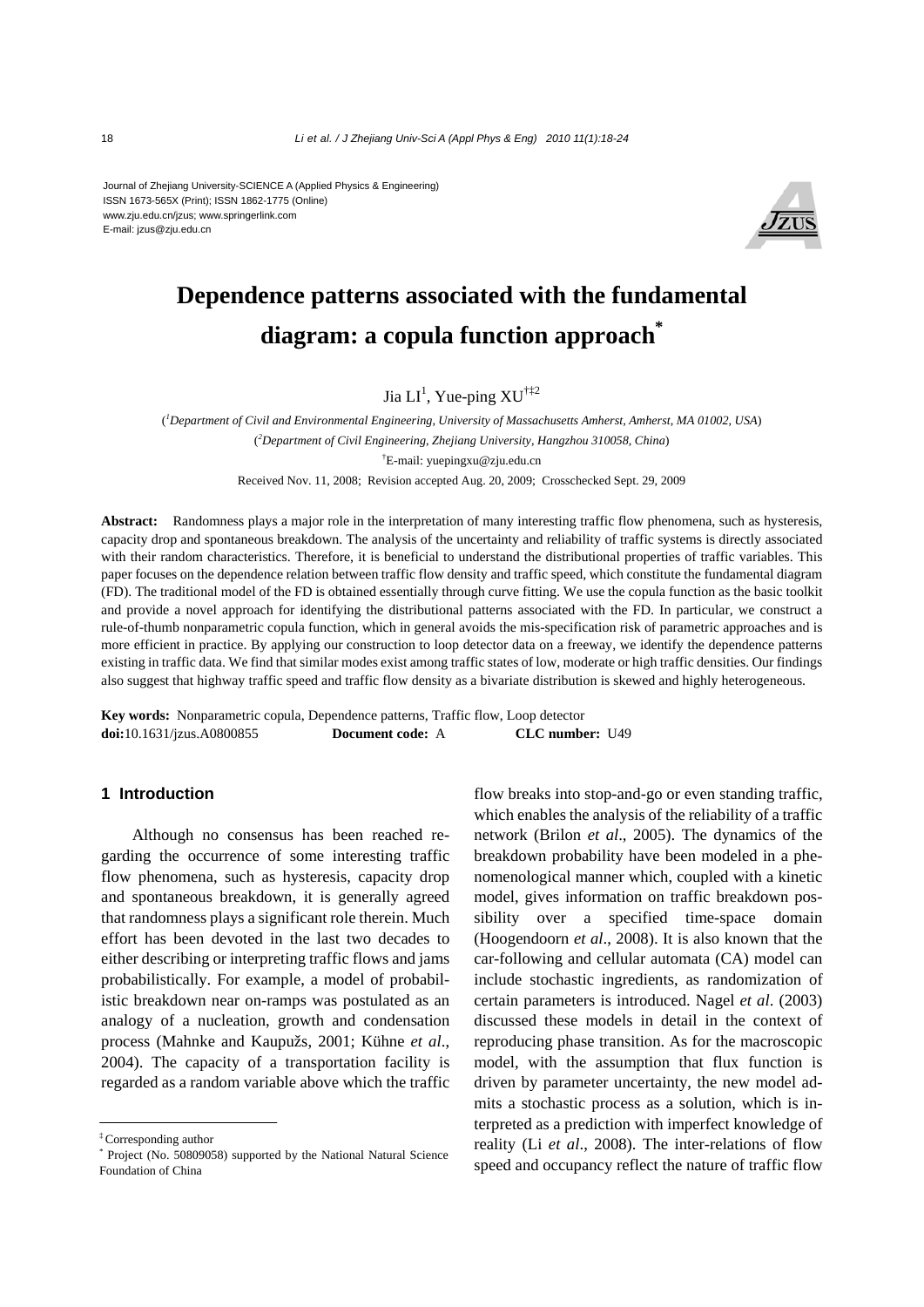and have been widely studied (Cassidy and Bertini, 1999).

The above list is not comprehensive but, clearly, a deep understanding of randomness associated with traffic variables is highly desirable. To this end, we provide a statistical approach based on the application of a copula function. With this approach, the traffic speed and density data from loop detector measurements can be analyzed. In particular, when modeled by bivariate distribution on a speed-density plane, the inter-dependence structure of the two variables can be recovered from data. Our approach can be regarded as a generalization of the traditional way to obtain the fundamental diagram (FD), and thus encompasses a broader perspective of the speed-density relation. We apply this approach using the literal freeway loop detector measurement of GA-400, and obtain new insights into the dataset. As for potential applications of this kind of analysis, we enumerate the validation of microscopic traffic flow models and reliability analysis of general traffic flow models among others.

#### **2 Copula function: basics and estimation**

The copula function is a statistical tool modeling the dependence relations among the elements of random vectors. The concept of copula was first introduced in the seminal work of Sklar (1959). In the last decade, its merits have been realized by researchers in the fields of operations research and engineering. In particular, the copula function assumes rich functional forms and thus presumably models the data more flexibly. Many copula functions find their counterparts in multivariate distributions, and thus are analytically appealing and reduce the difficulty of estimation. Moreover, a copula function is not restricted to a certain dimension, so its application to data of high dimension is promising. Finally, a copula provides a possible way to visualize the complex dependence relation of 2D data. The applications of copula include decision making and risk management (Clemen and Reilly, 1999; Junker and May, 2005; Chavez-Demoulin *et al*., 2006) and hydrological frequency analysis (Favre *et al*., 2004). For state-of-the-art reviews, we refer to Nelsen (1999), Trivedi and Zimmer (2007) and Genest and Favre (2007). In the following introduction to copula, we

discuss a copula of general dimensions. When it comes to our proposed nonparametric copula, we assume two dimensions to make the statement concrete.

A copula is defined as a multivariate distribution function with uniform 1D marginal distributions: *C*:(*u*<sub>1</sub>, *u*<sub>2</sub>, …, *u*<sub>*d*</sub>)∈[0, 1]<sup>*d*</sup>  $\mapsto$  (*u*<sub>1</sub>, *u*<sub>2</sub>, …, *u*<sub>*d*</sub>)∈[0, 1]. Firstly, Sklar (1959)'s theorem states that, for each continuous multivariate distribution function, a unique decomposition exists, namely

$$
F(x_1, x_2,..., x_d) = C_F(F_1(x_1), F_2(x_2),..., F_d(x_d)), (1)
$$

where  $F_1(x_1)$ ,  $F_2(x_2)$ , ...,  $F_d(x_d)$  are marginal distribution functions of  $F_1(x_1, x_2, ..., x_d)$ , and  $C_F(\cdot)$  is its copula function. A largely equivalent formulation of Eq. (1) is

$$
f(x_1, x_2,..., x_d) = \frac{\partial C_F}{(\partial x_1...\partial x_d)} \cdot f_1(x_1) f_2(x_2)...f_d(x_d)
$$
  
=  $c_F(F_1, F_2,..., F_d) f_1 f_2 ... f_d,$  (2)

where  $c_F()$  is actually the density of  $C_F()$ . Decomposition of Eqs. (1) or (2) has a great advantage in that the marginal information and inter-dependence relation of all marginal distributions are split, which implies that a joint distribution may be constructed by modeling these two aspects independently.

A second property of a copula is that it is invariant under non-decreasing transformation of each margin, i.e., the copula corresponding to random vector  $(X_1, X_2, \ldots, X_d)$  is the same as that of  $(h_1(X_1),$  $h_2(X_2)$ , …,  $h_d(X_d)$ ) when  $h_1(\cdot)$ ,  $h_2(\cdot)$ , …,  $h_d(\cdot)$  are non-decreasing. This implies that, in realistic applications, the underlying copula remains invariant even when the metrics change. These properties make the copula function an appropriate measure of dependence for multivariate data.

For the real application of modeling data with a parametric copula family (e.g., Gaussian copula, t-copula), two successive steps are often involved, i.e., specification and estimation. The specification of the parametric form of a copula is generally a difficult task because it is not directly observable. The result of mis-specification could be disastrous when the subsequent model is sensitive to the specification error,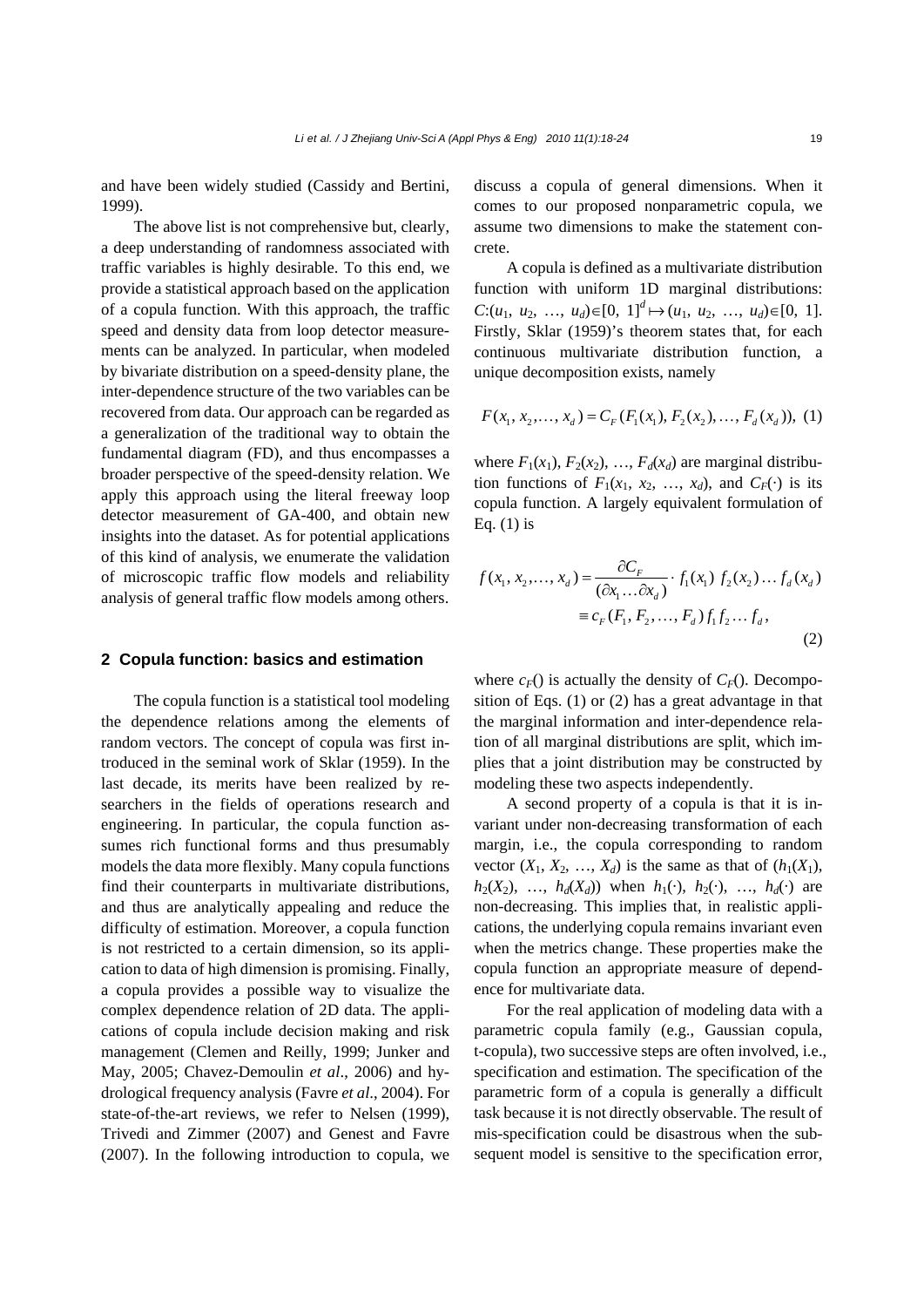i.e., the specification error is non-decaying (Devroye, 1982). If the parametric form of a copula function is adopted, many techniques exist for estimating its parameters, although none of them is perfect. Usually, upon the determination of the functional form of a parametric copula, standard maximum likelihood estimation (MLE) procedures apply. Assuming that the parameter set of a particular copula is  $\beta$ , the corresponding log-likelihood function reads:

$$
l(\beta) = \sum_{i=1}^{n} \log c_F(F_1(x_i^1), F_2(x_i^2), \dots, F_d(x_i^d))
$$
  
+ 
$$
\sum_{i=1}^{n} \sum_{j=1}^{d} \log f_j(x_i^j),
$$
 (3)

and the MLE of parameter set  $\beta$  is defined as follows:

$$
\beta_{MLE} = \arg \max l(\beta). \tag{4}
$$

The nonparametric copula estimator has attracted attention in recent years (Chen and Huang, 2007). Compared with the parametric family, the nonparametric copula estimator has two advantages and hence appears more promising. First, the step of model specification is avoided, so the risk of mis-specification no longer exists. Second, the nonparametric family is much more flexible than its parametric counterpart, so it is easier to extract the information regarding dependence patterns from the data under consideration. One popular approach for estimating a copula function nonparametrically is to use the methodology of kernel estimation (Silverman, 1986).

In any kernel estimation method, the kernel function and bandwidth are the two indispensable elements. The quality of kernel estimation depends mainly on the bandwidth (Silverman, 1986). Various optimal bandwidth selection methods exist but most of them are computation intensive and involve a tricky human selection step. In practice, for the purpose of data visualization and preliminary exploration, it is desirable to have a nonparametric estimator that is immediately applicable, i.e., tedious computation of optimal bandwidth should be avoided if possible. Rather, a reasonable approximation of optimal estimation with significantly less computational effort is preferred. Following this principle, we provide a very

straightforward nonparametric estimator of the copula function. We assume that all the data involved below are bivariate. Nonetheless, most of the following statements could be generalized to a higher dimension with little difficulty.

We construct the nonparametric copula as follows. First, the available data are transformed:

$$
x_i = (x_i^1, x_i^2) \mapsto (F_1(x_i^1), F_2(x_i^2)).
$$
\n(5)

Owing to the first property of copulas mentioned above, the transformed data corresponds to the same copula function as the original data. Since the marginal distribution function  $F_i(\cdot)$  is typically unknown in practice, one may use its empirical estimation, e.g., the empirical distribution function. Assuming that the data in use are already transformed, a kernel estimator of the copula function can be defined as follows:

$$
f(x) = n^{-1} \sqrt{\det(\boldsymbol{H})} \sum_{i=1}^{n} k(\boldsymbol{H}^{-1/2}(x - x_i)), \qquad (6)
$$

here  $k(\cdot)$  is the kernel function, conventionally taken to be the standard bivariate normal density function, and  $H$  is a 2 $\times$ 2 matrix controlling the smoothing degree. The optimal smoothing matrix is notoriously difficult to select. A rule of thumb from Silverman (1986) is adopted, which is actually the Cholesky factor of the covariance matrix of the data. That is, let *H* be the matrix *L* satisfying

$$
LL^{t} = (cov(X^{i}, X^{j})).
$$
 (7)

Since the copula function is defined only on a bounded region, it is also required that the estimated density function is bounded. Unfortunately, the above estimator does not have such a property automatically. To circumvent the problem, one can apply a scaling factor less than 1 to the original smoothing matrix, or adopt the bounded kernels such as the beta density function. The scaling factor approach is quite straightforward. The value of the scaling factor can be determined by visual inspection. That is, one reduces the value of the scaling factor from 1 gradually, with an appropriate step size, e.g., 0.1. This process is terminated when the estimation obtained has the least support region that covers the area  $[0,1] \times [0,1]$ .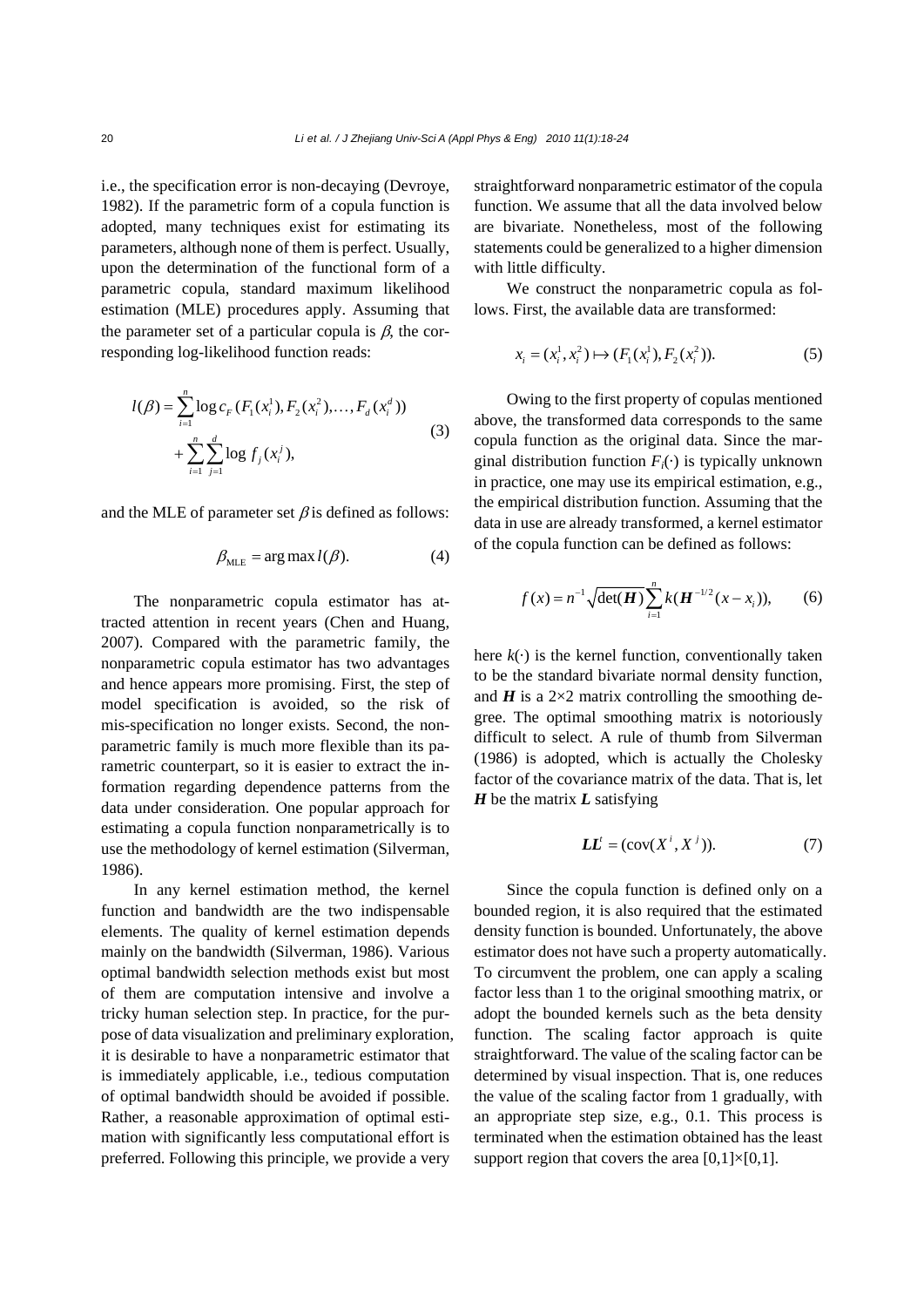### **3 Case study: freeway investigation**

We used the estimation method presented above to analyze the dependence structures of traffic speed and density data. The data under investigation came from GA-400, which is a toll road to the north of the Atlanta metropolitan area, Georgia, USA. The length of road monitored by NaviGAtor, which is the intelligent transportation system (ITS) used in Georgia, is about 20 km. The site map is shown in Fig. 1. The data were extracted from video cameras that were operated automatically, by software running in the background. A virtual loop detector was placed over each of the lanes and traffic conditions were reported every 20 s. Therefore, the dataset can be regarded as equivalent to loop detector data. Contained in the original dataset were the time-mean speed and flow rate at various stations. From these two variables, the density of traffic flow could be calculated, as the ratio of flow rate to speed. The following analysis concentrates on the speed-density relationship at one fixed station rather than the speed-flow relation, which could be considered more natural from a data acquisition point of view. The speed-density relation has been one of the most popular and intriguing topics in traffic flow theory since the 1960s, when Greenshields' model and numerous subsequent variations were proposed. This is partly because the speed-density relation links directly to kinetic wave

> $(140)$ Roswell  $(400)$  $\circ$  $(400)$  $\odot$  $(141)$ Springs 285 Dora N  $\overline{400}$  $\overline{65}$

**Fig.1 The geometry of the road under investigation (GA-400, Georgia, USA) (From Google Map)** 

models, perhaps the most attested traffic flow models up to now. Our investigation aimed to further understand this fundamental relation. Moreover, according to the Highway Capacity Manual 2000 (HCM2000), the speed-density relation directly indicates the level of service (LoS) of a roadway, therefore, the inter-dependence of density and speed is more significant.

Fig. 2 shows the mean and standard deviation of the traffic speed plotted against the corresponding traffic density. The mean speed decreased as a function of density and fluctuated significantly when the density value was high. The standard deviation varied over the range of density, reaching a peak of 25 km/h at about 30 veh/km. One interpretation of this phenomenon is that when the traffic flow is approaching the critical capacity, the system is very uncertain and driver speed spreads over a large range. These observations indicate that the traffic characteristics, especially the variability features, were quite heterogeneous. In this sense, the FD obtained by plain regression methods could be misleading, since such methods implicitly assume that the fluctuation of noise is well-behaved. Such an FD is not realistic enough to accommodate the real random features shown by data.



**Fig. 2 The mean and standard deviation of speed vs. density (shaded areas indicate the data regions to be analyzed)**

We performed our analysis in three representative regions. Regarding traffic dynamics, bivariate data  $(k, v)$  in three regions are typical. One is  $k \sim 0$ ,  $v \sim v_f$ , i.e., the free flow state. The second is  $k \sim k_i$ ,  $v \sim 0$ , i.e., the congestion state. Another is  $k_c \sim k_i/2$  and the corresponding  $v_c$ , the state when the system is approximately critical. The three regions are indicated in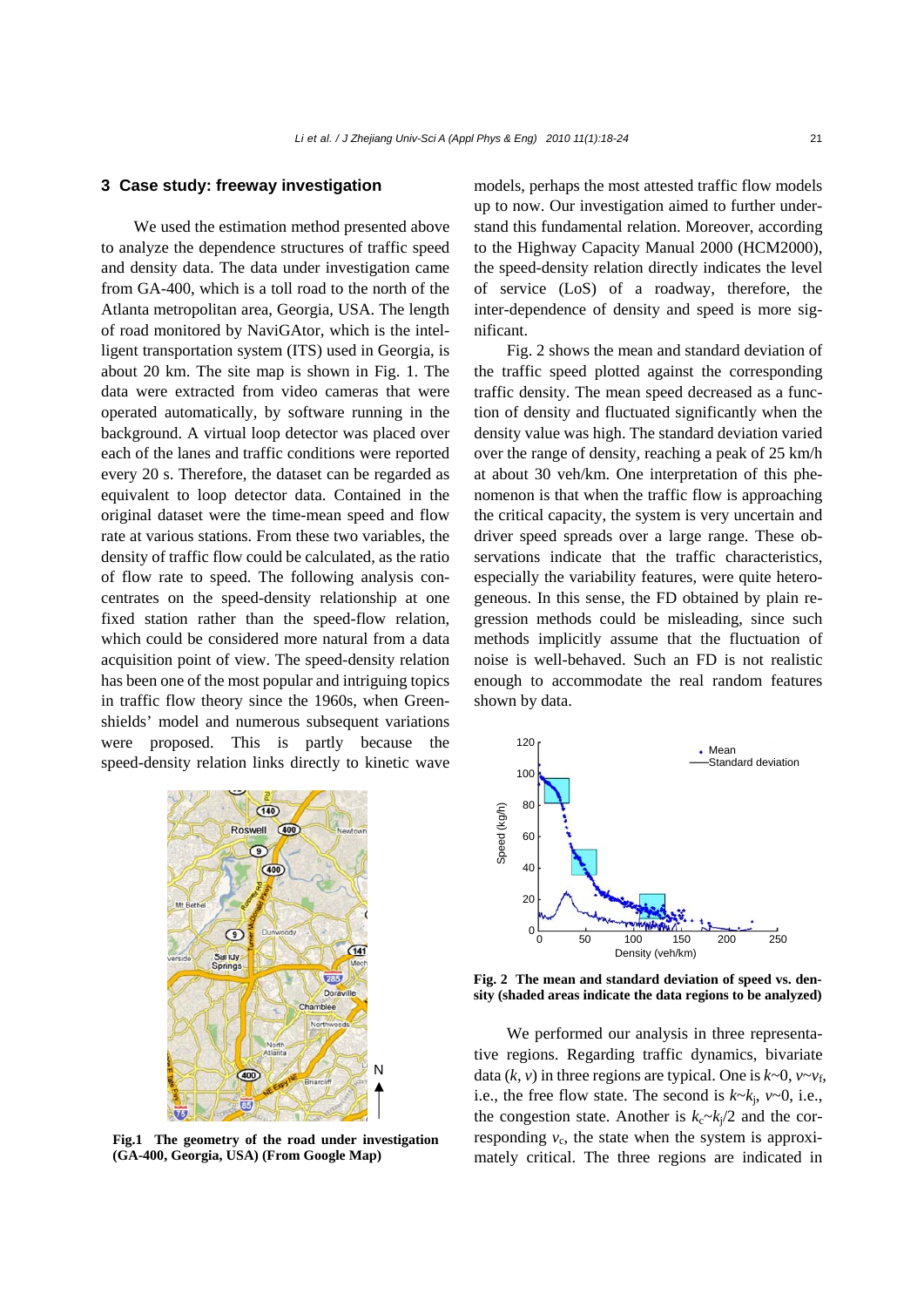Fig. 2 by shaded squares. For simplicity, the free flow speed  $v_f$  and jam density  $k_i$  were identified by visual inspection as 100 km/h and 120 veh/km, respectively, for this dataset. In each region, a bandwidth of Δ*k*=10 veh/km was predefined and the bivariate data whose first component fell within [*k*−Δ*k*/2, *k*+Δ*k*/2] were selected, where *k* is one of  $k_f$ ,  $k_i$  or  $k_c$ .

The descriptive statistics of the three selected datasets can be found in Table 1. The correlation, Kendall's  $\tau$  and Spearman's  $\rho$  are all dependence measures between the speed and density, lying in the range of [−1, 1]. When a bivariate normal distribution is considered, there exists simple correspondence between the three measures. However, we found no straightforward correspondence among these measures from the calculated values. This implied that the dependence structure was beyond the descriptive ability of the three measures, and that the copula function should be employed to capture the dependence relation of the data. The normality of each dataset was checked. Assuming the dataset follows a bivariate normal distribution, Kendall's  $\tau$  and Spearman's  $\rho$  corresponding to the correlation can be obtained directly (the values in parentheses). Normality was evaluated by comparing these values with those calculated from the data. The free flow state data was not even close to normal, while the critical state and congestion state data could be reasonably regarded to follow the normal distribution.

**Table 1 Descriptive statistics of the original speeddensity data**

|            |        | Sample size Correlation | τ          | ρ                     |
|------------|--------|-------------------------|------------|-----------------------|
| Free flow  | 2.72.1 | $-0.096$                | $-0.102$   | $-0.135$              |
| state      |        |                         | $(-0.061)$ | $(-0.092)$            |
| Critical   | 3517   | $-0.138$                | $-0.083$   | $-0.115$              |
| state      |        |                         |            | $(-0.088)$ $(-0.132)$ |
| Congestion | 317    | $-0.144$                | $-0.100$   | $-0.142$              |
| state      |        |                         | $(-0.092)$ | $(-0.138)$            |

The nonparametric copula estimation procedure described above was applied to this dataset. We present the important findings in Fig. 3. The irregular shapes of the copula functions show that existing parametric families like the Gaussian copula, t-copula and Archimedean copula will fail to capture the dependence pattern. The negative values of the correlation, Kendall's  $\tau$  and Spearman's  $\rho$  of the data confirm this finding. Close scrutiny within the plot reveals that speed was more likely to decrease as density increased. In addition, in all the contour plots, three very similar modes existed. Namely, the locations of the peaks in the contour plots tended to coincide. We interpret this as the existence of special traffic patterns around the equilibrium speed-density relation, possibly owing to different driver behaviors in accelerating, decelerating and constant traffic flow, which are also believed to be the cause of hysteresis. Thus, it seems that the fluctuation around an FD type plot does not distribute evenly. Many factors may influence this, and our study shows that the fluctuation (i.e., scattering) cannot simply be treated as statistical error. The copula approach presented here helps to unveil the underlying patterns, but a full understanding of the scattering phenomenon requires further investigation.



**Fig. 3 The estimated copula function and corresponding contour plot for the traffic data. (a) Free flow state; (b) Critical state; (c) Congestion state**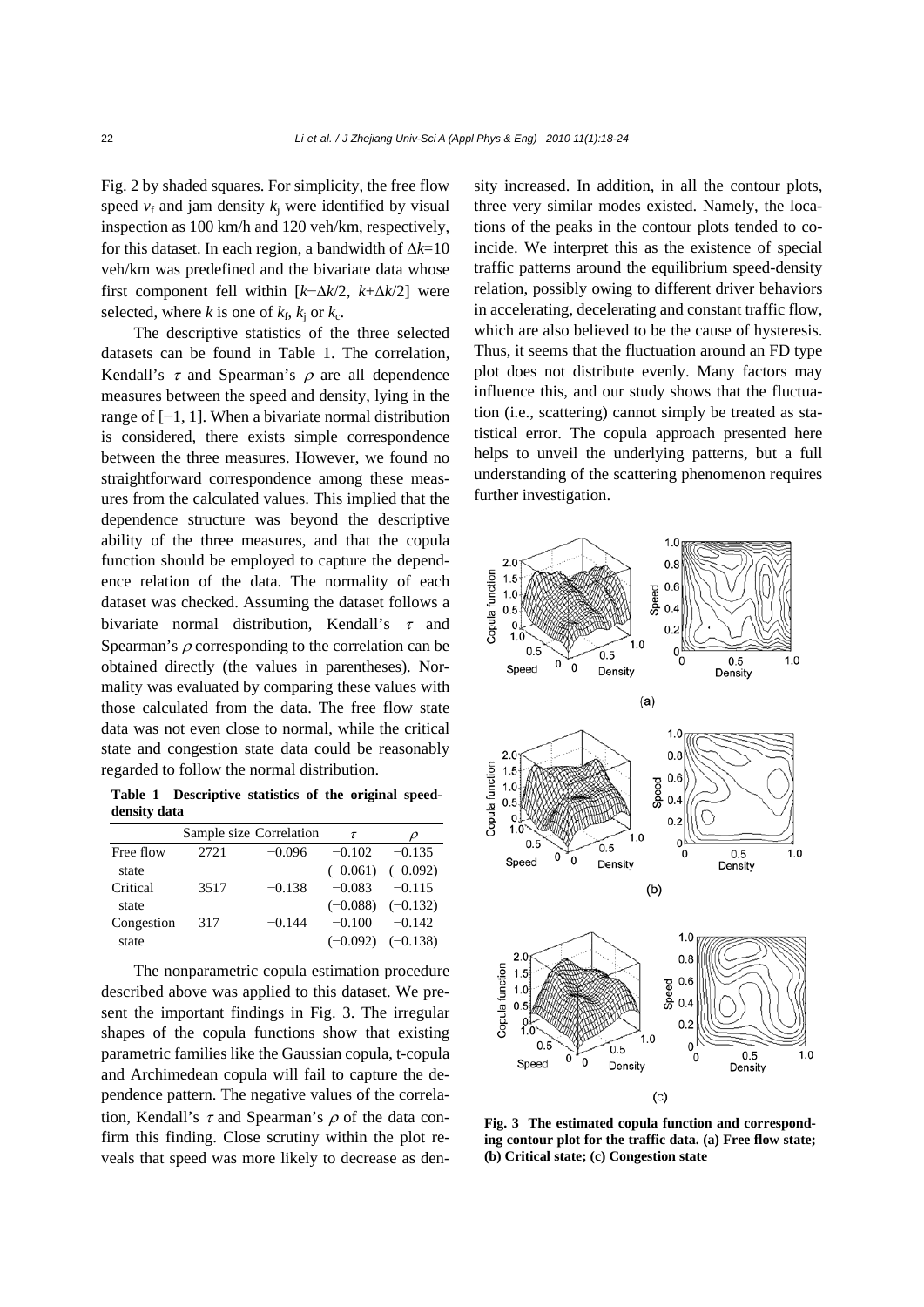If empirical data are available, sampling via the nonparametric copula is straightforward, through simply adding noise to local samples (Hörmann *et al.*, 2004). Table 2 shows a comparison of the dependence measures of the original and simulated samples, where the values before '/' are for original samples and the remainder are for simulated samples. All variables were approximated quite well, with relative errors of no more than 25%.

**Table 2 Comparison of dependence measures of original and simulated samples** 

|                  | Correlation | τ         | $\boldsymbol{\mathcal{D}}$ |
|------------------|-------------|-----------|----------------------------|
| Free flow state  | $-0.096$    | $-0.102$  | $-0.135$                   |
|                  | $/-0.081$   | $/-0.097$ | $/-0.144$                  |
| Critical state   | $-0.138$    | $-0.083$  | $-0.115$                   |
|                  | $/-0.171$   | $/-0.096$ | $/-0.142$                  |
| Congestion state | $-0.144$    | $-0.100$  | $-0.142$                   |
|                  | $/-0.179$   | $/-0.115$ | $/-0.174$                  |

## **4 Conclusion**

In this paper, we developed a rule-of-thumb statistical analysis approach based on the concept of copula function, and used it to analyze the interdependence of time-mean speed and density data. The copula function enables the analysis and visualization of the dependence structure of multivariate data without making any artificial assumptions about the marginal distributions. Compared with parametric families, the nonparametric copula estimator proposed in this paper is flexible, free of the mis-specification risk, and moreover, immediately applicable without the tedious and tricky bandwidth selection issue. These advantages are especially appealing for realistic applications. To illustrate the application, we adopted the virtual loop detector data of speed and density, and compared the corresponding copula plots as well as summary statistics. The results showed that the speed-density data, when modeled by a bivariate copula function, are non-normal, multimodal, and heterogeneous. This is not surprising as traffic dynamics are presumably complex processes and essentially different in various states. Our study provides an approach which smoothes out the noise existing in the observations, independent of the selection of the marginal distribution, and can visualize the dependence patterns of speed and density at a very fine resolution. The copula is a promising tool for revealing features of traffic flow that were previously hidden. Therefore, we hope that this study will promote further investigation of the inter-dependence of traffic states. Traffic flow theory will be significantly advanced if our understanding of the FD is deepened.

#### **References**

- Brilon, W., Geistefeldt, J., Regler, M., 2005. Reliability of Freeway Traffic Flow: A Stochastic Concept of Capacity. Proceedings of the 16th International Symposium on Transportation and Traffic Theory (ISTTT), Woods Hole, MA, USA. [doi:10.1016/B978-008044680-6/50009-X]
- Cassidy, M.J., Bertini, R.L., 1999. Some traffic features at freeway bottlenecks. *Transportation Research Part B: Methodological*, **33**(1):25-42. [doi:10.1016/S0191-2615 (98)00023-X]
- Cassidy, M.J., Mauch, M., 2001. An observed traffic pattern in long freeway queues. *Transportation Research Part A: Policy and Practice*, **35**(2):143-156. [doi:10.1016/S0965- 8564(99)00052-X]
- Chavez-Demoulin, V., Embrechts, P., Nešlehová., 2006. Quantitative models for operational risk: extremes, dependence and aggregation. *Journal of Banking & Finance*, **30**(10):2635-2658. [doi:10.1016/j.jbankfin.2005.11.008]
- Chen, S.X., Huang, T., 2007. Nonparametric estimation of copula functions for dependence modeling. *Canadian Journal of Statistics*, **35**(2):265-282. [doi:10.1002/ cjs.5550350205]
- Clemen, R.T., Reilly, T., 1999. Correlations and copulas for decision and risk analysis. *Management Science*, **45**(2):208-224. [doi:10.1287/mnsc.45.2.208]
- Devroye, L., 1982. A note on approximations in random variate generation. *Journal of Statistical Computation and Simulation*, **14**(2):149-158. [doi:10.1080/009496582088 10536]
- Favre, A.C., El-Adlouni, S., Perreault, L., Thiemonge, N., Bobee, B., 2004. Multivariate hydrological frequency analysis using copulas. *Water Resources Research*, **40**(1):W01101. [doi:10.1029/2003WR002456]
- Genest, C., Favre, A.C., 2007. Everything you always wanted to know about copula modeling but were afraid to ask. *Journal of Hydrologic Engineering*, **12**(4):347-368. [doi:10.1061/(ASCE)1084-0699(2007)12:4(347)]
- Hoogendoorn, S.P., van Lint, H., Knoop, V.A., 2008. Stochastic Macroscopic Modeling Framework to Interpret the Fundamental Diagram. Symposium on the Fundamental Diagram: 75 Years, Woods Hole, MA, USA.
- Hörmann, W., Leydold, J., Derflinger, J., 2004. Automatic Nonuniform Random Variate Generation. Springer, p.63-68.
- Junker, M., May, A., 2005. Measurement of aggregate risk with copulas. *The Econometrics Journal*, **8**(3):428-454. [doi:10.1111/j.1368-423X.2005.00173.x]